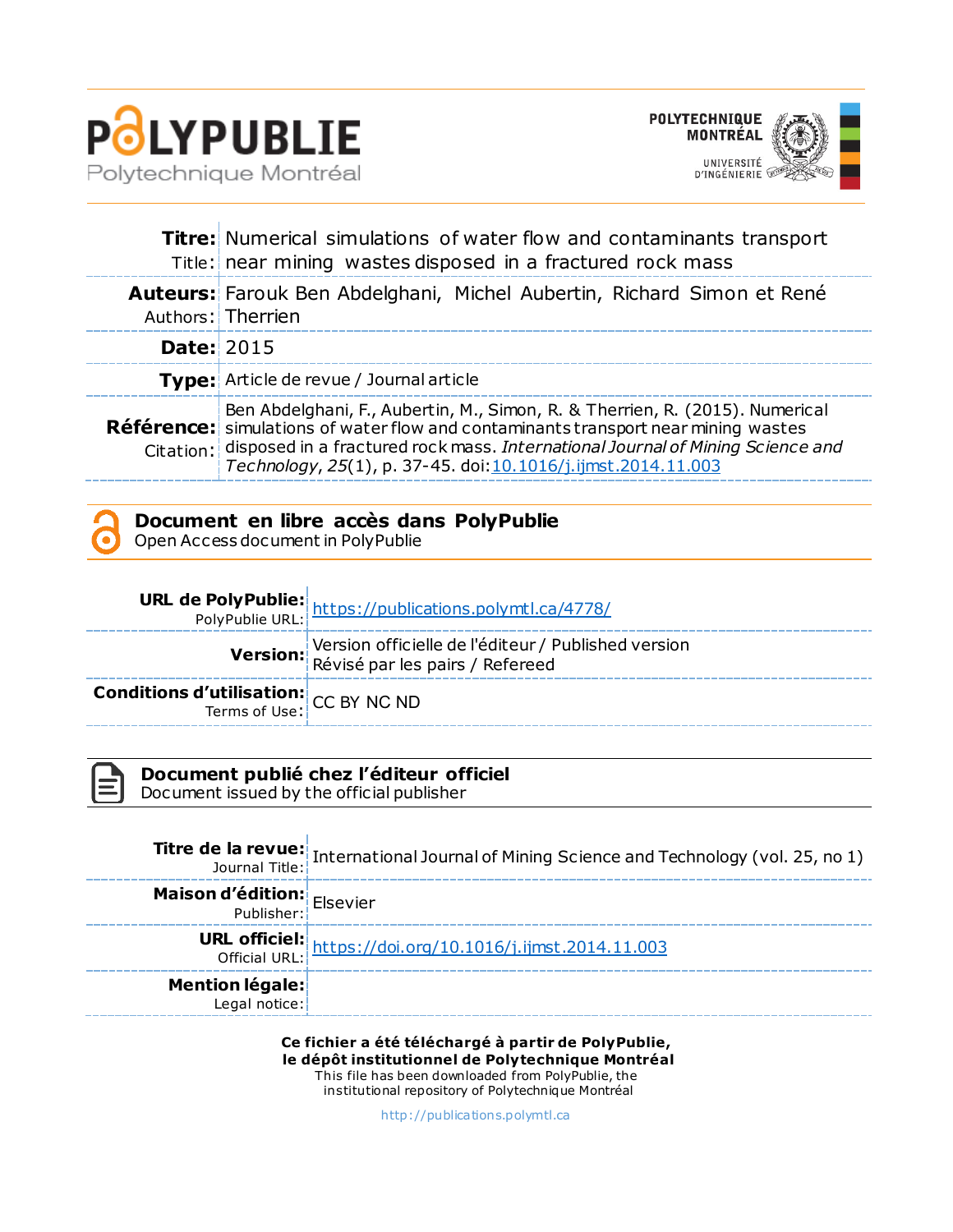Contents lists available at [ScienceDirect](http://www.sciencedirect.com/science/journal/20952686)



International Journal of Mining Science and Technology

journal homepage: [www.elsevier.com/locate/ijmst](http://www.elsevier.com/locate/ijmst)



# Numerical simulations of water flow and contaminants transport near mining wastes disposed in a fractured rock mass



Ben Abdelghani Farouk<sup>a,</sup>\*, Aubertin Michel <sup>b</sup>, Simon Richard <sup>b</sup>, Therrien René <sup>c</sup>

<sup>a</sup>Department of Civil Engineering, Institut Supérieur de la Construction et de l'Urbanisme, Tunis 2035, Tunisia <sup>b</sup> Research Institute on Mines and the Environment (RIME), Polytechnique Montreal, Quebec H3C 3A7, Canada <sup>c</sup> Department of Geology and Geological Engineering, University Laval, Quebec G1V 0A6, Canada

article info

Article history: Received 2 March 2014 Received in revised form 15 May 2014 Accepted 15 July 2014 Available online 4 February 2015

Keywords: Hydro-Geosphere Numerical modelling Unsaturated water flow Contaminants transport Tailings Waste rocks

# **ABSTRACT**

A numerical tool, called Hydro-Geosphere, was used to simulate unsaturated water flow and contaminants migration around an open pit filled with mining wastes. Numerical simulations had been carried out to assess the influence of various factors on water flow and solute transport in and around the surface openings including recharge, properties of the waste material and presence of fractures in the surrounding rock mass. The effect of the regional hydraulic gradient was also investigated. The analyses were conducted by simulating various 2D cases using experimentally obtained material properties and controlled boundary conditions. The effects of the hydrogeological properties of the filling material (i.e., water retention curve and hydraulic conductivity function), fracture network characteristics and conductivity of the joints were assessed. The results illustrate that fractures control water flow and contaminants transport around the waste disposal area. A fracture network can desaturate the system and improve the regional gradient effect.

© 2015 Published by Elsevier B.V. on behalf of China University of Mining & Technology.

## 1. Introduction

The mining industry produces a large quantity of wastes which are usually disposed of in surface facility. Some of these wastes can also be returned in the mine itself as filling material. Such backfill, made of tailings or waste rocks, can be placed in open pits or in underground stopes [\[1\].](#page-8-0) One of the major environmental problems in this regard relates to the safe disposal of potentially toxic wastes, which migration to the biosphere must be controlled. This is a particular concern when sulphidic minerals are present in the tailings or waste rocks, because these may oxidise and generate acid mine drainage and metal leaching [\[2\].](#page-8-0) Isolation of the contaminants in low-permeability geologic media, where groundwater velocities are typically low and molecular diffusion is the primary contaminant migration process of importance, can appear as an advantageous solution. However, the presence of fractures in the medium can greatly influence the mass transport process because such discontinuities may represent preferential pathways for rapid contaminants migration [\[3–5\].](#page-8-0)

A number of mathematical models describing groundwater flow and contaminants transport in fractured porous media have been developed. One classical approach is to consider the fractured

⇑ Corresponding author. Tel.: +216 50459006.

E-mail address: [abdelghani\\_74@yahoo.com](mailto:abdelghani_74@yahoo.com) (F. Ben Abdelghani).

porous medium as an equivalent porous medium in which spatial variations in hydrogeological properties of the rock mass are averaged over a representative elementary volume (REV). As it will be illustrated below, this approach can become a source of imprecision in estimating contaminant concentrations and migration plume. Another approach is based on discretely fractured conceptualization of the rock mass, for which the geometry and hydraulic properties of each fracture can be specified explicitly. The latter approach is used by the Hydro-Geosphere code  $[6]$ , which was applied for this investigation. In addition to flow in fractures, the Hydro-Geosphere code can also incorporate matrix diffusion by using the principle of superposition of one-dimensional fracture elements onto two-dimensional porous matrix elements.

Combined with Hydro-Geosphere, this paper presents the results of numerical simulations of the unsaturated flow and contaminants transport from mining wastes disposed of in an open pit and underground excavation, and the rock mass without or with fractures is taken into account. This numerical code is based on the Frac3DVS and Hydro-Sphere models, and it solves variablysaturated and multi-component transport in discretely fractured porous media [\[6\].](#page-9-0) A brief description of the code, governing equations and material properties are presented. Simulations results for a symmetric open pit with a regional hydraulic gradient (in 2D) are then presented and discussed. The effects of waste material characteristics and fracture network are investigated.

<http://dx.doi.org/10.1016/j.ijmst.2014.11.003>

2095-2686/© 2015 Published by Elsevier B.V. on behalf of China University of Mining & Technology.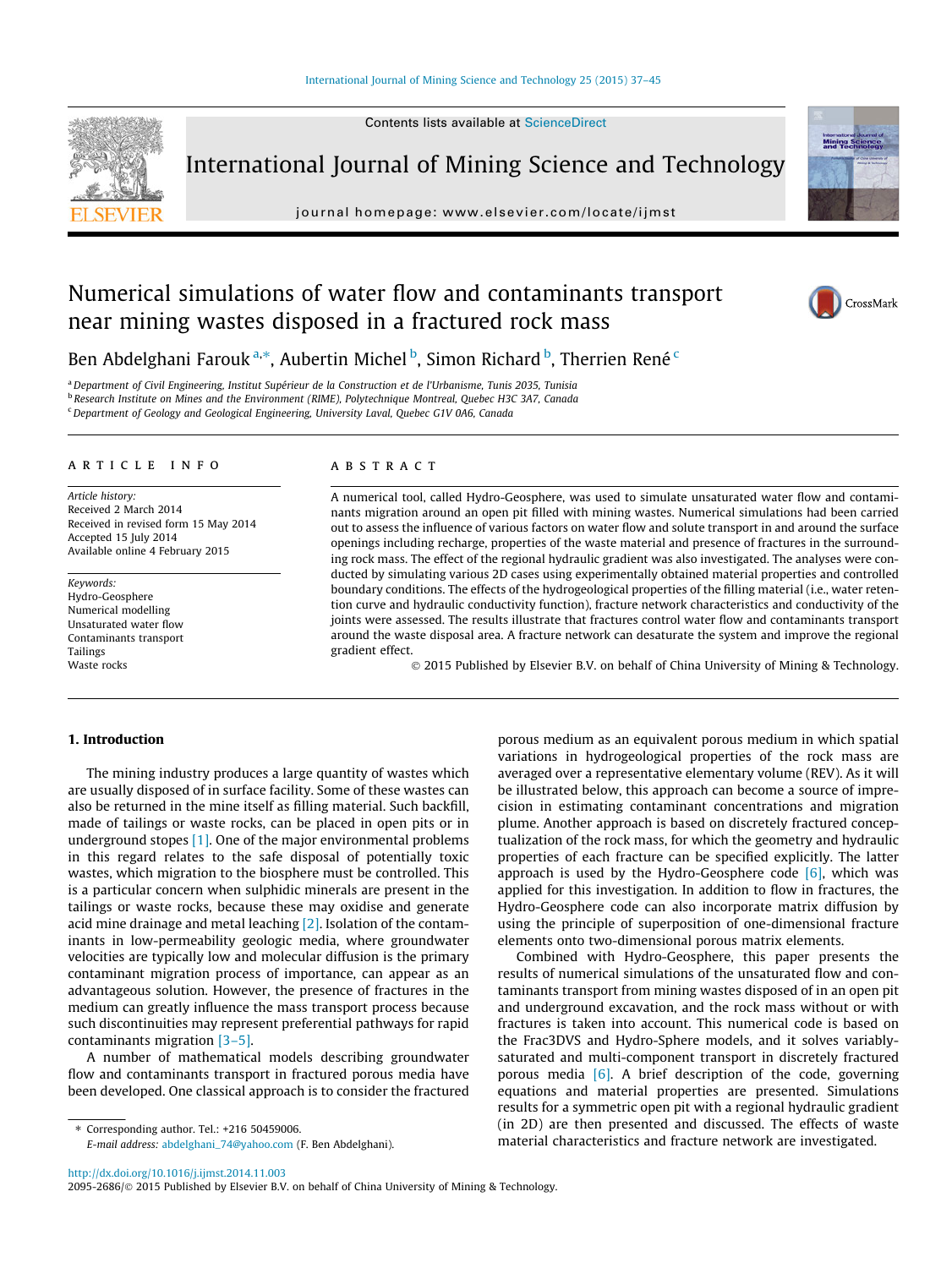# 2. Hydro-Geosphere code

The numerical code Hydro-Geosphere [\[6\]](#page-9-0) was used for all simulations presented here. This code is based on a three-dimensional control volume finite element model that simulates variably-saturated subsurface flow and advective–dispersive mass transport in discretely-fractured or non-fractured porous media. The model simulates flow and transport in 3D porous medium and in 2D fractures here.

Variably-saturated flow is described by a modified form of Richards' equation, where the storage term is expanded to consider water and soil compressibility [\[4\].](#page-8-0) Fractures are idealized as two-dimensional parallel plates, with uniform total head and concentration across the fracture width. The flow velocities in the discontinuities are determined by the commonly used cubic law [\[7\].](#page-9-0) Retention and relative permeability curves for both the fractures and the matrix can be expressed from van Genuchten's function [\[8\]](#page-9-0) or can be specified in a tabular form. In the model, the porous medium is discretized with 3D finite elements and fractures are discretized with 2D finite elements. Nodes forming the 2D fracture elements are common with nodes. It is assumed that there is continuity of hydraulic head and concentration in the fracture and matrix at these common nodes, which corresponds to instantaneous fluid and solute exchange between the domains.

For solute transport, the model assumes linear equilibrium sorption is independent of the sorption capacity of the medium, the flow velocity, or the solute residence time. Sorption is described by a retardation factor for the fracture  $(R_f)$  and for the matrix (R), respectively. The effective diffusion coefficient for solutes in the matrix is given by the free water diffusion coefficient and tortuosity. Mechanical dispersion in the fractures and matrix is described by the longitudinal and transverse dispersivities. For transverse dispersivity in the 3D porous medium, Hydro-Geosphere accounts for a horizontal and a vertical component [\[9\].](#page-9-0)

Hydro-Geosphere can be used to conduct simulations with relatively short computing times and high efficiency; and other characteristics of the code are described elsewhere [\[4,6\].](#page-8-0)

# 3. Governing equations

## 3.1. Water flow in a single fracture

As mentioned above, water flow in fractures is described by the cubic law which is an analytical solution of the Navier–Stokes equation for laminar, steady state water flow between two planar surfaces. This law can be written as follows [\[10–11\]](#page-9-0):

$$
Q_f = V_f \times A_{\rm sec} = -\left(\rho_w g b^3 \omega \Delta h / 12 \mu_w L\right) \tag{1}
$$

$$
A_{\text{sec}} = b \times w \tag{2}
$$

where  $Q_f$  is the fracture discharge,  $m^3/s$ ;  $V_f$  the mean water flow velocity in fracture, m/s;  $A_{\text{sec}}$  the area of fracture perpendicular to water flow,  $m^2$ ; b the fracture opening, m; w the fracture width perpendicular to water flow, m; L the fracture length parallel to water flow, m;  $\Delta h$  the hydraulic head difference along the flow direction, m;  $\rho_w$  the water density, kg/m<sup>3</sup>; g the gravity acceleration, m/s<sup>2</sup>; and  $\mu_w$  the water dynamic viscosity, kg/(m s).

Eq. (1) can be modified with additional parameters by taking into account influence factors such as surface roughness, tortuosity, and Reynolds number [\[12–13\]](#page-9-0).

For transient and partially saturated water flow conditions, Eq. (1) can be used to determine the continuity equation of flow discharge and the equation of partially saturated water flow in fractures [\[14\].](#page-9-0) Under these conditions, the unsaturated hydraulic functions of the materials and fractures must be defined.

#### 3.2. Unsaturated water flow

The above mentioned cubic law can be used to obtain the water flow equation under unsaturated transient flow conditions. This expression can be written as follows [\[4\]](#page-8-0);

$$
-\left[\frac{\partial}{\partial x}\left[\left(\frac{\rho ge^{3}}{12\mu}\right)K_{rx}(\Psi)\frac{\partial h}{\partial x}\right]+\frac{\partial}{\partial y}\left[\left(\frac{\rho ge^{3}}{12\mu}\right)K_{ry}(\Psi)\frac{\partial h}{\partial y}\right]\right.+\frac{\partial}{\partial z}\left[\left(\frac{\rho ge^{3}}{12\mu}\right)K_{rz}(\Psi)\frac{\partial h}{\partial z}\right]\right]=\frac{\partial\theta_{f}(\Psi)}{\partial t}
$$
(3)

where  $K_r(\Psi)$  is the relative hydraulic conductivity of the fracture (value between 0 and 1) as a function of suction  $\Psi$  (negative pressure) along the three Cartesian axes  $(x, y, z)$ ;  $\theta_t(\Psi)$  the volumetric water content of the fracture which is also a function of suction,  $m<sup>3</sup>$ ; and e the fracture aperture, m.

#### 3.3. Contaminants transport

Contaminants transport in fractured rock is an important but difficult aspect to consider due to the complexity of fracture networks and the important role of fractures on affecting contaminants migration. For most reactive and non-reactive contaminants, the principal transport modes are advection and hydrodynamic dispersion, which includes molecular diffusion and mechanical dispersion.

Advection controls the migration by water flow in response to a hydraulic gradient. Mechanical dispersion is due to a concentration gradient, and it takes into account tortuosity of the medium.

In order to describe contaminants transport in a discretelyfractured porous medium, two equations are needed for the porous matrix and for the fractures, respectively. Three-dimensional transport in a variably-saturated porous matrix is described by the following equation  $[15]$ :

$$
\theta_s S_w \frac{\partial c}{\partial t} + q_i \frac{\partial c}{\partial x_i} - \frac{\partial}{\partial x_i} \left( \theta_s S_w D_{ij} \frac{\partial c}{\partial x_j} \right) + \theta_s S_w c = 0 \tag{4}
$$

 $i, j = 1, 2, 3$ 

where c is the contaminant concentration, mol/L;  $D_{ii}$  the hydrodynamic dispersion coefficient,  $m^2/s$ ;  $q_i$  the fluid flux,  $m^3/s$ ;  $\theta_s$  the porosity,%;  $S_w$  the degree of (water) saturation,%; and the hydrodynamic dispersion coefficient  $D_{ii}$  is given as follows [\[14\]:](#page-9-0)

$$
\theta_s S_w D_{ij} = (\alpha_L - \alpha_T) \frac{q_i q_j}{|q|} + \alpha_T |q| \delta_{ij} + \theta_s S_w \tau D_d \delta_{ij}
$$
(5)

where  $\alpha_L$  and  $\alpha_T$  are the matrix longitudinal and transverse dispersivities, m, respectively; |q| the magnitude of the Darcy flux, m/s;  $\tau$ the matrix tortuosity;  $D_d$  the free solution diffusion coefficient,  $m^2$ / s; and  $\delta_{ij}$  the Kronecker delta. The effective diffusion coefficient  $D_e$ for solutes transport in the matrix is given by free water diffusion coefficient and tortuosity,  $\tau D_d$ . Typical values for the diffusion coefficient  $D_0$ , under saturated conditions in soils, range between  $1 \times 10^{-9}$  and  $2 \times 10^{-9}$  m<sup>2</sup>/s [\[15\]](#page-9-0). The tortuosity coefficient usually varies between 0.01 and 0.5  $[16]$ . Mechanical dispersion in the fractures and the matrix is described by longitudinal and transverse dispersivities. Hydro-Geosphere accounts for a horizontal and a vertical component of the transverse dispersivity in the 3D porous medium. Other equations similar to Eqs.  $(4)$  and  $(5)$  can be written to describe contaminant transport in the variably-saturated fracture.

## 4. Conceptual model of open pit

Combined with the Hydro-Geosphere, [Fig. 1](#page-3-0) presents the conceptual 2D model of an open pit filled with mining wastes. The open pit is symmetric about the vertical axis located at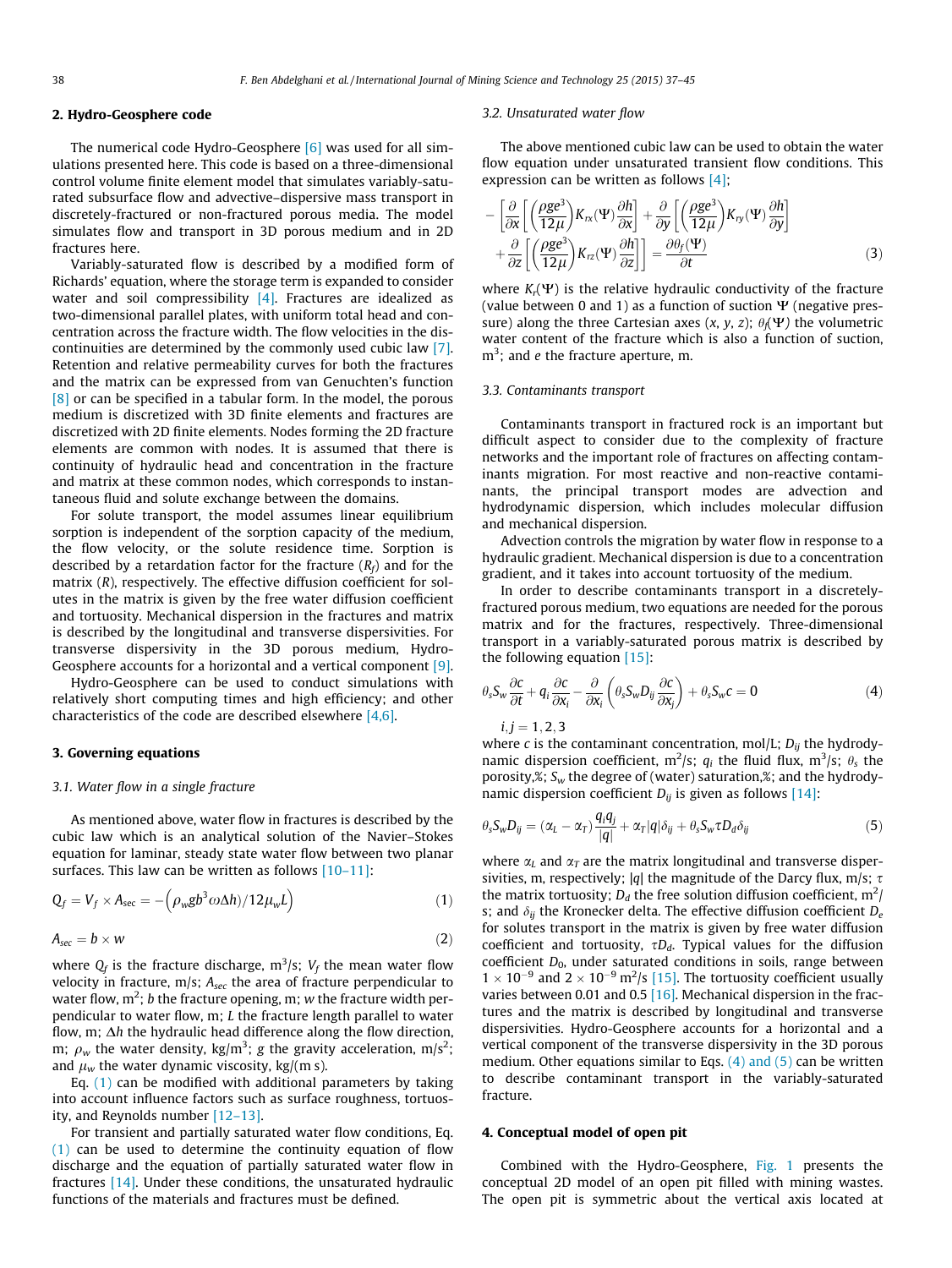<span id="page-3-0"></span>

Fig. 1. Conceptual model of the open pit mine (in 2D) excavated in a homogeneous rock mass with the finite element mesh.

 $x = 0$  m. It has a depth of 100 m and the wall slope angle is 68 $\degree$  from the horizontal axis. The lower limit of the model is 200 m below the pit base. The model spreads horizontally from  $x = -400$  m to +400 m. These dimensions are typical for the open pit mine surrounded by hard rock in the region of Abitibi, Québec, Canada.

The unsaturated flow and contaminants transport are studied for two types of waste materials. One is the coarse-grained waste rocks resulting from mining operations. And the other is finegrained tailings from the milling process. The typical characteristics of these waste materials have been described elsewhere [\[2,17–18\].](#page-8-0)

It should be noted that water is pumped to the base of the pit while the open pit is operating. There is thus a drawdown of the phreatic surface surrounding the mine. Pumping stops at the end of the mining. Then there is a progressive rebound of the phreatic surface in and around the pit. In the simulations here, the natural rise of the water table, which is expected to take many years, even decades, is not taken into account. The water table rise here is due to the surface recharge from the local precipitation, rather than by the recovery of the natural conditions that existed before the mine.

The model grid was created with the grid builder software, being a 2D mesh generator tool. The mesh is made with a triangular finite elements, as shown in Fig. 1. This code generates a default mesh which can be refined by the user. For all the simulations shown here, a mesh with 8128 nodes and 7906 elements has been used.

#### 4.1. Material hydrogeological characteristics

Water retention curves, as shown in Fig. 2, represent the variation of the saturation degree versus negative pressure (i.e., suction) for the tailings, waste rocks, intact rock and fractures. More specifically, Fig. 2 takes the saturation degree  $S_w$  as a function of the water pressure head with a semi-log plot. Table 1 lists the corresponding hydrogeological parameters for the various materials based on the van Genuchten (1980) equations. These parameters have been obtained from representative experimental data for waste rocks  $[17]$ , tailings  $[18,19]$  and rock matrix  $[20]$ . And the data for fractures were extracted from the Hydro-Geosphere manual [\[6\]](#page-9-0).



Fig. 2. Water retention curves for the different materials.

|  |  | Hydrogeological input parameters for the waste rocks, tailings and intact rock. |  |  |  |  |
|--|--|---------------------------------------------------------------------------------|--|--|--|--|
|  |  |                                                                                 |  |  |  |  |

| Hydraulic parameters                                                                                | Waste<br>rocks                   | Mill<br>tailings                 | Intact<br>rock                     |
|-----------------------------------------------------------------------------------------------------|----------------------------------|----------------------------------|------------------------------------|
| Porosity<br>Air entry value (head, m)<br>Saturated hydraulic conductivity<br>$K_{\text{sat}}$ (m/s) | 0.34<br>03<br>$1 \times 10^{-5}$ | 0.43<br>35<br>$1 \times 10^{-8}$ | 0.02<br>35<br>$3.2 \times 10^{-8}$ |
| Residual volumetric water content $\theta_r$                                                        | 0.03                             | 0.1                              | 0.0015                             |

Fig. 2 shows that the materials tend to desaturate with the negative pressure head increasing. The intact rock mainly remains at the higher saturation degree than the tailings and waste rocks because of its lower porosity and higher air entry value (AEV). This lower AEV means that the coarser waste rock starts to desaturate at a lower pressure head than the tailings or the intact rock. Also, Table 1 indicates that the intact rock and tailings have a somewhat similar saturated hydraulic conductivity, whereas the waste rocks are more pervious.

#### 5. Simulation results

#### 5.1. Open pit filled with waste rocks

The first series of simulations represent an open pit filled with a coarse-grained waste rocks. In these simulations, the initial water table is located at the elevation of 220 m (i.e., 20 m from the base of the pit). The regional hydraulic gradient is applied by decreasing the hydraulic head from 220 m (i.e.,  $x = -400$  m) to 210 m (i.e.,  $x = +400$  m), so that the regional gradient of 0.0125 is obtained. The left and right boundaries are pervious with fixed hydraulic heads of 220 m and 210 m, respectively.

The base of the model is impervious. A constant recharge rate of 1.5 mm/d is applied at the surface for 10 days, and it is followed by a period of 10 days without rain. This sequence is repeated for 20 years. For the contaminants migration, a constant unit concentration is fixed within the open pit, while it is initially zero elsewhere. The value of the free diffusion coefficient is  $2 \times 10^{-9}$  m<sup>2</sup>/s. The transport model parameters are summarized in Table 2. For the open pit filled with two types of material, three cases are presented here: a homogeneous rock mass, a rock mass with vertical fractures and a rock mass with orthogonal fracture network. All simulations are conducted under unsaturated and transient flow conditions. Results were extracted from Hydro-Geosphere using the Tecplot package.

Case 1: homogeneous rock mass in open pit filled with waste rocks

[Fig. 3](#page-4-0) shows the simulated values of suction and saturation degree as a function of time  $t$  (10<sup>-3</sup> days, 0.1 days, 5 days, 10 days, 100 days, 1000 days, and 10 years) and distance along a horizontal section located at  $y = 280$  m for a non-fractured rock mass. [Fig. 3](#page-4-0) indicates that initial suction distribution is linear, varying between  $-60$  m and  $-70$  m for  $x = -400$  m and  $+400$  m. Over time the suction decreases greatly due to the precipitation, especially within the rock mass.

The simulation results also indicate that the variation of suction remains linear in the open pit, but not in the rock mass. With the

|--|--|

| Rock mass and fracture input parameters used in flow and transport simulations. |  |  |
|---------------------------------------------------------------------------------|--|--|
|---------------------------------------------------------------------------------|--|--|

| Value             |
|-------------------|
| 0.1               |
| 0.1 <sub>m</sub>  |
| 0.01 m            |
| 0.5 <sub>m</sub>  |
| 0.05 <sub>m</sub> |
|                   |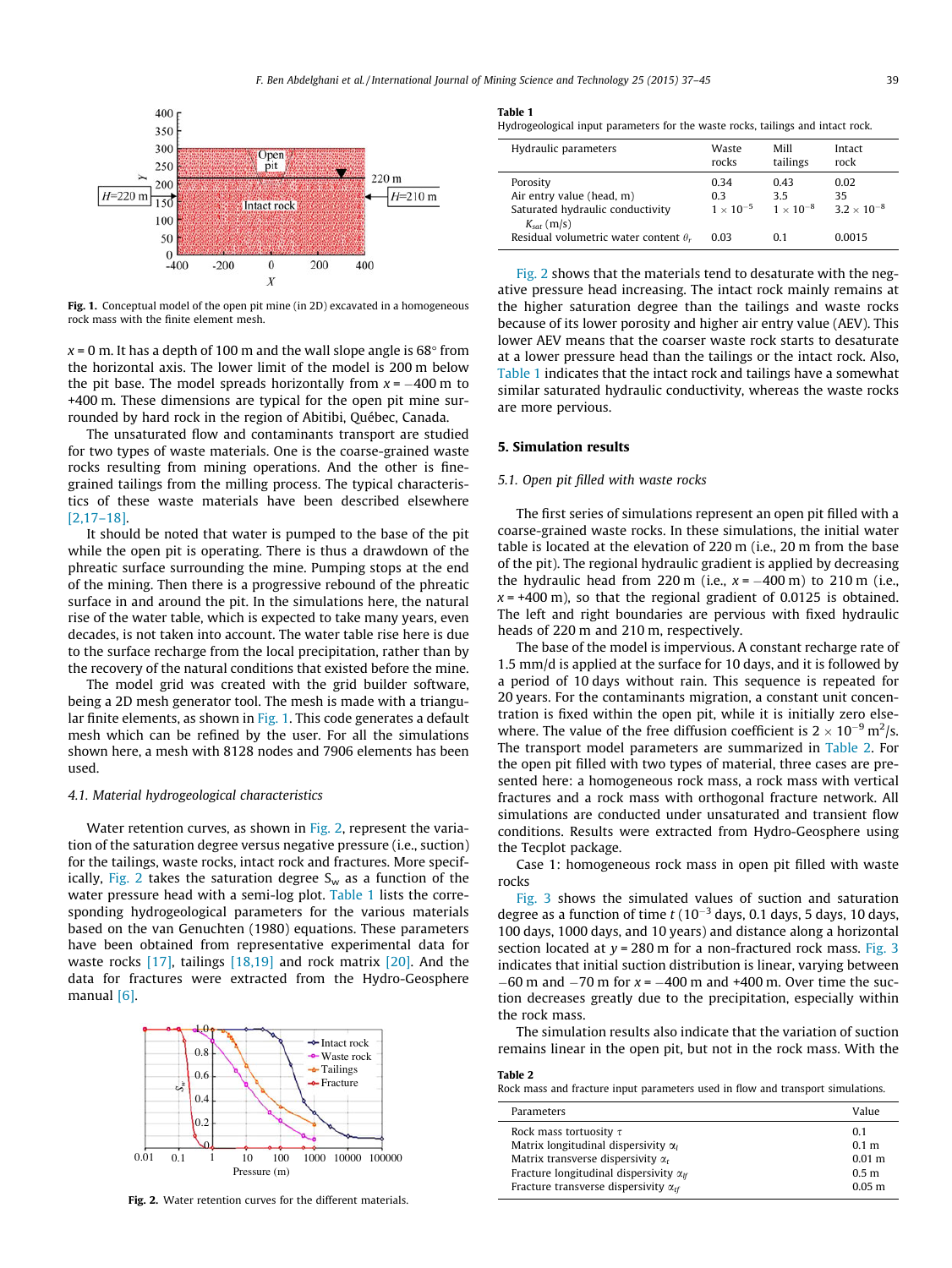<span id="page-4-0"></span>

Fig. 3. Simulated pore water pressure head (suction) at  $y = 280$  m in open pit filled with waste rocks in a homogeneous (non-fractured) rock mass (Case 1).



Fig. 4. Simulated values of the saturation degree at  $y = 280$  m in open pit filled with waste rocks in a homogeneous (non-fractured) rock mass (Case 1).

imposed regional gradient, the pore water pressures are larger on the left side of the model than on the right side.

As shown in Fig. 4, the low porosity rock mass remains at a high saturation degree with values of  $S_w$  ranging between 90% and 100%, whereas the waste rocks have a much lower saturation degree (i.e., near the residual value). Nonetheless, it can be noticed that the saturation degree of the waste rocks increases with time, with  $S_w$ values climbing from 28% to 38%. Some water thus accumulates in the open pit.

Fig. 5 shows the results of contaminant concentration levels when the time t equals 10 days, 1000 days, 10 years and 20 years. This figure shows that the concentration remains constant (unity) inside the open pit (imposed condition). The extent of contaminant migration is relatively limited in the early simulation time. As time



Fig. 6. Conceptual model of an open pit excavated in rock mass with vertical fractures of 0.3 mm of aperture (Case 2).



Fig. 7. Simulated pore water pressures (suction head) at  $y = 280$  m in open pit filled with waste rocks in a rock mass with vertical fractures (Case 2).

increases, precipitations favor migration which becomes more significant especially at depth. Due to the fairly low value of the regional hydraulic gradient, the contaminant outlet is almost symmetric and mainly progresses downward.

Case 2: rock mass with vertical fractures in open pit filled with waste rocks

In this simulation, vertical fractures are introduced into the rock mass. The fractures of this model have a constant aperture of 0.3 mm and are located at  $x = -350$  m,  $-300$  m,  $-250$  m,  $-200$  m,  $-150$  m,  $-100$  m,  $-40$  m, 0 m, 40 m, 100 m, 150 m, 200 m, 250 m, 300 m and 350 m (Fig. 6).



Fig. 5. Simulated contaminant concentration values at 10 days, 1000 days, 10 years and 20 years in open pit filled with waste rocks in a homogeneous rock mass (Case 1).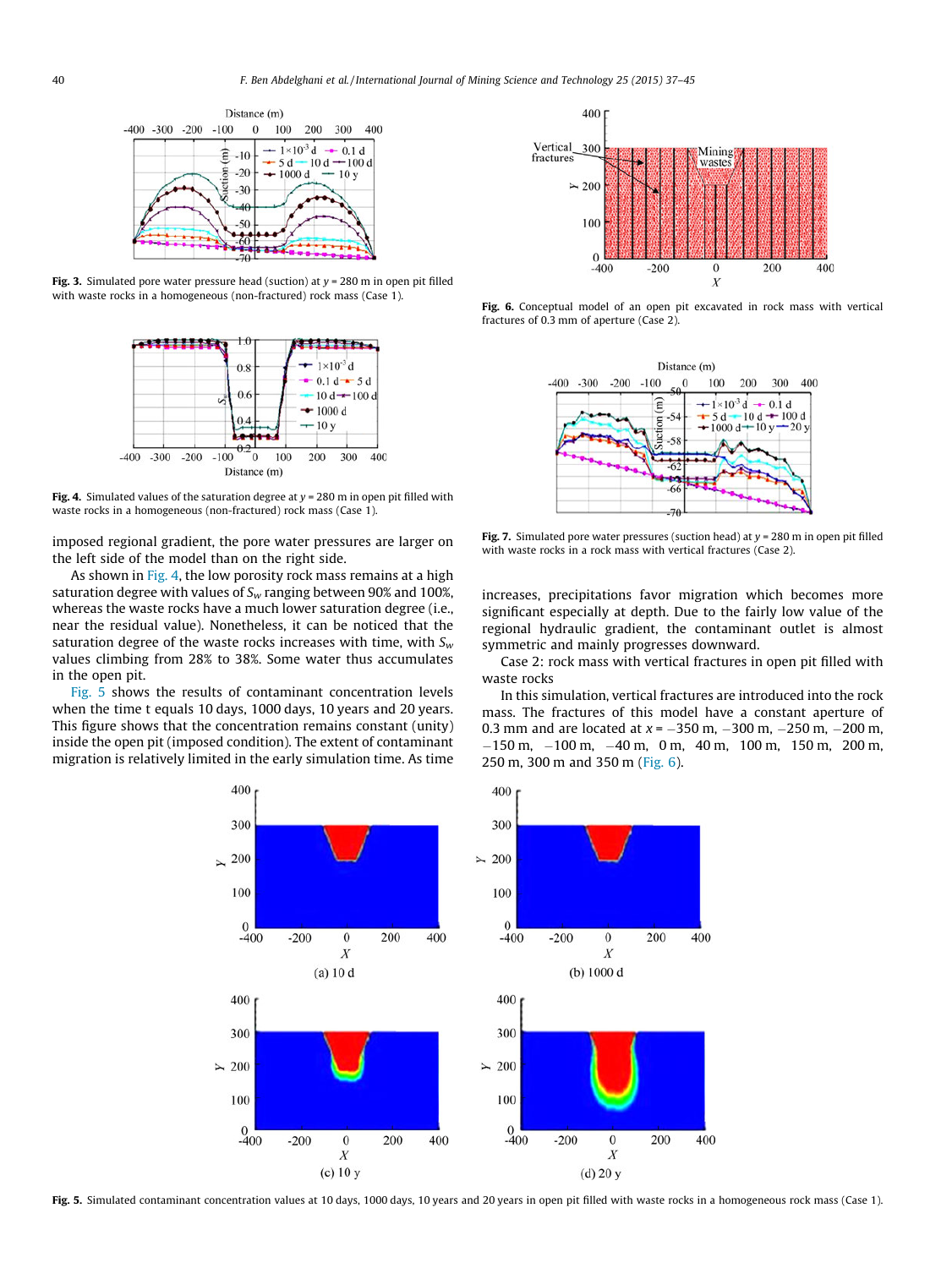<span id="page-5-0"></span>

Fig. 8. Simulated saturation degree at  $v = 280$  m in open pit filled with waste rocks in a rock mass with vertical fractures (Case 2).

[Figs. 7 and 8](#page-4-0) show the simulated distributions of suction and saturation degree as a function of time  $(10^{-3}$  days, 0.1 days, 5 days, 10 days, 100 days, 1000 days, 10 years and 20 years) and distance. [Fig. 7](#page-4-0) illustrates the effect of vertical fractures on suction head. It is seen that the initial suction distribution is linear. And then this distribution becomes irregular (i.e., wavy) over time due to the presence of the fractures. The variations of suction are less obvious in comparison with the homogenous (non-fractured) rock mass (Case 1). Fig. 8 shows that there is almost no variation of the saturation degree in the pit and rock mass. Hence, moisture does not tend to accumulate in the waste rocks due to the presence of these vertical factures and the high hydraulic conductivity in comparison with the homogeneous (non-fractured) rock mass.

The evolution of contaminants concentration with time is shown in Fig. 9, which shows a preferential migration through vertical fractures. As expected, contaminants follow the fractures and migrate rapidly to reach a greater depth within the simulated period. Contaminants migrate mainly through advection along the fractures here.

Case 3: rock mass with orthogonal fractures in open pit filled with waste rocks

In this case, the simulation includes an orthogonal fracture network in the rock mass. The fractures have an aperture of 0.3 mm, which is the same as vertical fractures. The horizontal fractures are located at y = 30 m, 60 m, 90 m, 120 m, 150 m, 180 m, 210 m, 230 m, 250 m, 270 m and 290 m (Fig. 10).



Fig. 10. Conceptual model of the open pit excavated in a rock mass with orthogonal fracture network (Case 3).

[Figs. 11 and 12](#page-6-0) show the results of simulated values of suction and saturation degree. It can be seen that the orthogonal fractures tend to amplify water flow in the network. [Fig. 11](#page-6-0) shows that the variation of the pore water pressure (suction head) inside the open pit is smaller than the two previous cases (i.e., homogenous rock mass and rock mass with vertical fractures).

Also, as shown in [Fig.](#page-6-0) 12, the saturation degree remains almost constant with time. Hence, introducing such an orthogonal fracture network promotes drainage, and limits moisture accumulation in the pit due to increased water flow through the fracture network.

The evolution of the contaminants concentrations over time is shown in [Fig.](#page-6-0) 13, which shows a obvious difference of the contaminant plume in comparison with the two previous cases (especially for the homogeneous rock mass).

Also, in contrast to Case 1, contaminants migrate more markedly along the regional gradient direction. Thus the risk of contamination would increase downstream in the fractured rock mass (i.e., Case 3).

# 5.2. Open pit filled with tailings

In this next simulations, the open pit is filled with finer grained mill tailings, which are much less pervious than waste rocks. The



Fig. 9. Simulated contaminant concentration values at 10 days, 1000 days, 10 years and 20 years in open pit filled with waste rocks in a rock mass with vertical fractures (Case 2).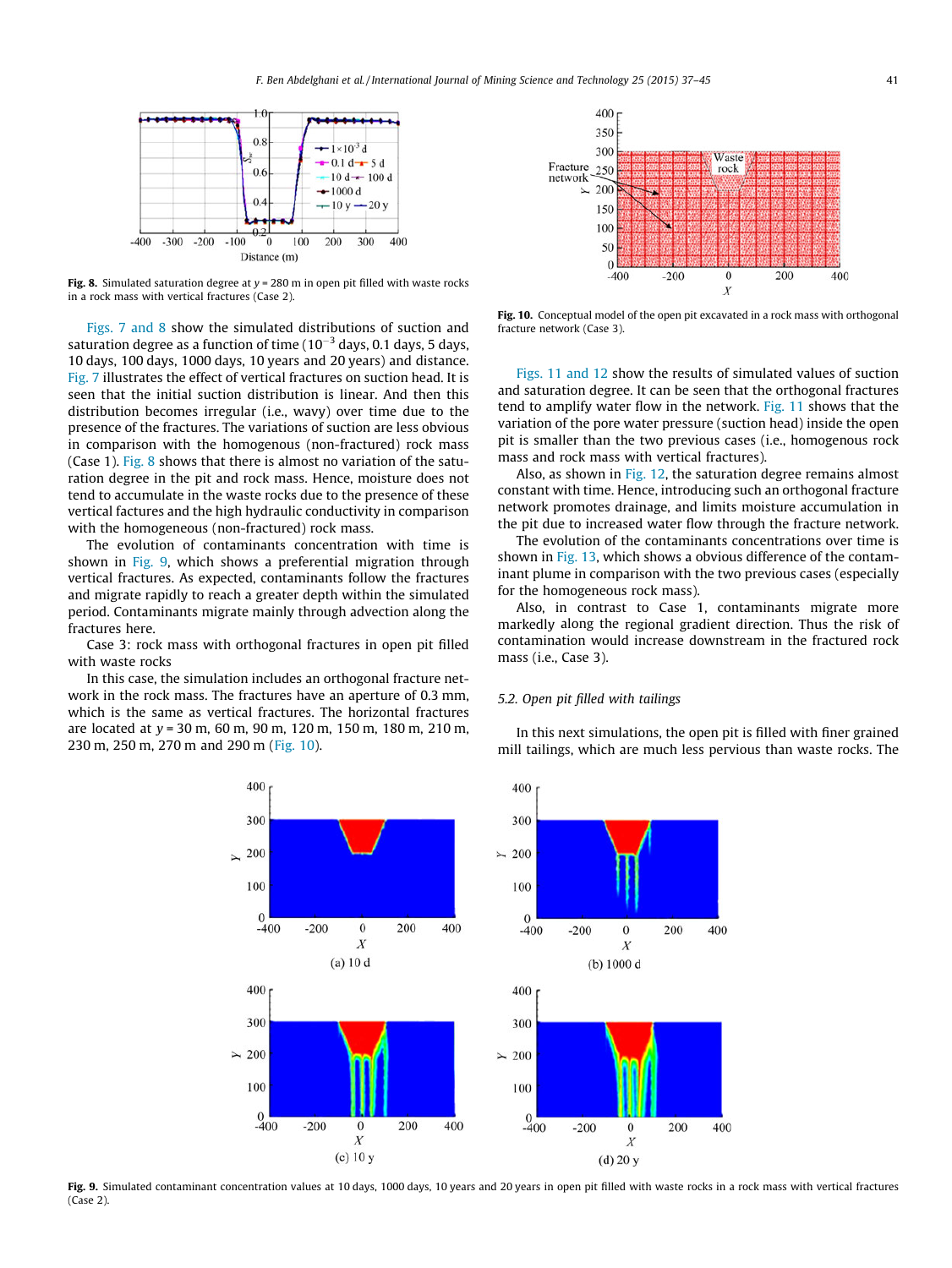<span id="page-6-0"></span>

Fig. 11. Simulated pore water pressures (suction head) at  $y = 280$  m in open pit filled with waste rocks in a rock mass with orthogonal fracture network (Case 3).



Fig. 12. Simulated saturation degree values at  $y = 280$  m in open pit filled with waste rocks in a rock mass with orthogonal fracture network (Case 3).

same initial and boundary conditions in the open pit filled with waste rocks are applied here.

Case 4: homogeneous rock mass in open pit filled with tailings

The rock mass is homogeneous in Case 4. Figs. 14 and 15 represent the simulated distributions of the suction and saturation degree as a function of time and distance along a horizontal section located at  $y = 280$  m. From these figures, it can be observed that the variations are more pronounced compared with Case 1. Fig. 14 shows that the suction decrease in the tailings is quite significant over time. Fig. 15 shows a major increase in the saturation degree of the tailings over time. Such a progressive increase could help



Fig. 14. Simulated pore water pressures (head suction) at  $y = 280$  m in open pit filled with tailings in a homogeneous rock mass (Case 4).



Fig. 15. Simulated saturation degree values at  $y = 280$  m in open pit filled with tailings in a homogeneous rock mass (Case 4).

reduce the oxidation of reactive minerals and AMD production [\[2\]](#page-8-0), where  $S_w$  exceeds about 85% in the long term.

The evolution of contaminant concentrations with time is shown in [Fig.](#page-7-0) 16. It can be seen that, in comparison with the pit filled with waste rocks (Case 1), the lateral migration is somewhat more remarkable here, with the plume oriented slightly along the direction of the regional gradient.

Case 5: rock mass with orthogonal fractures in open pit filled with tailings

In Case 5, introducing an orthogonal fracture network with 0.3 mm aperture ([Fig. 10\)](#page-5-0) leads to the results shown in [Fig. 17.](#page-7-0)



Fig. 13. Simulated contaminant concentration values at 10 days, 1000 days, 10 years and 20 years in open pit filled with waste rocks in a rock mass with orthogonal fractures (Case 3).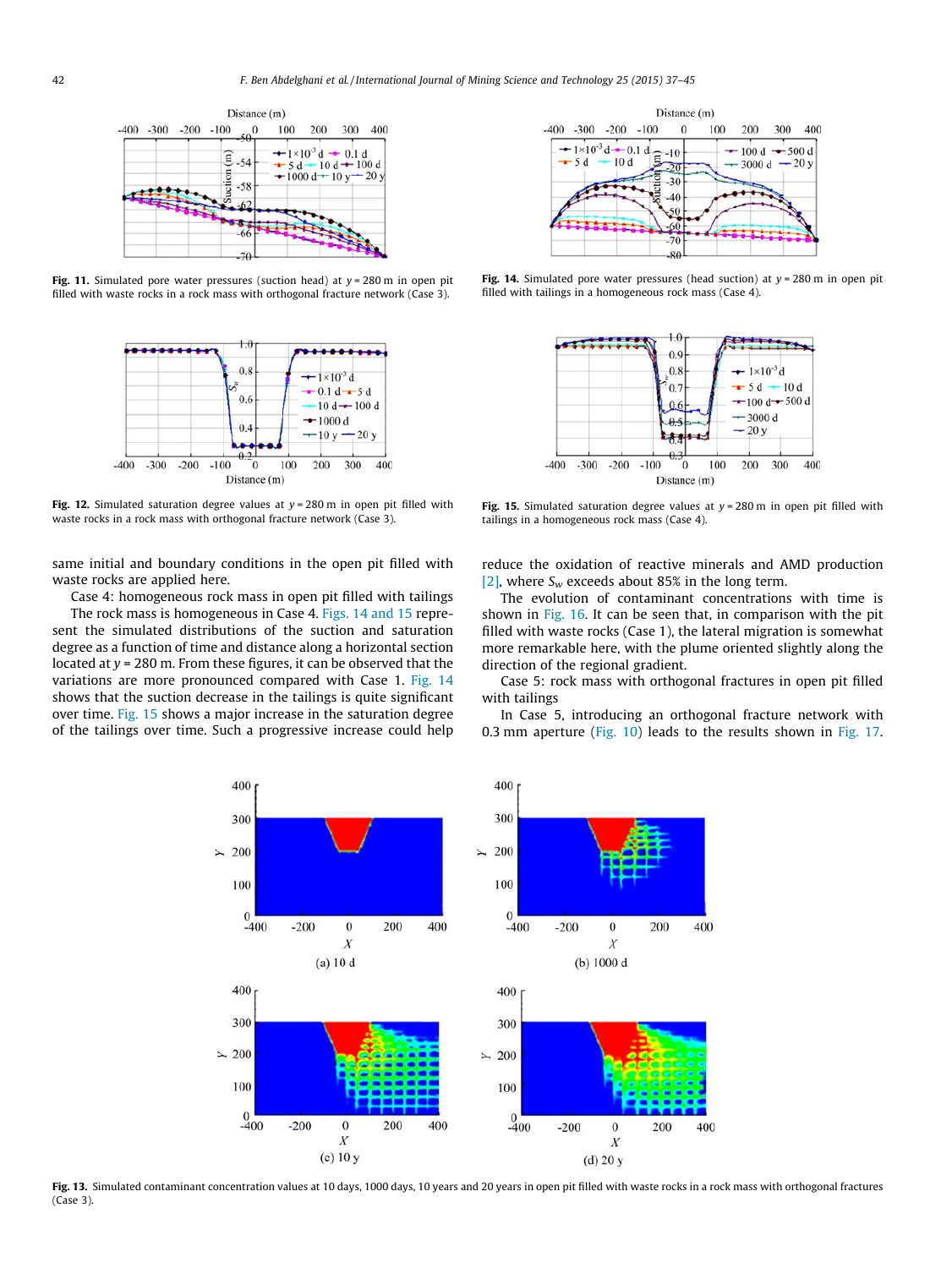<span id="page-7-0"></span>

Fig. 16. Simulated contaminant concentration values at 10 days, 1000 days, 10 years and 20 years in open pit filled with tailings in a homogeneous rock mass (Case 4).



Fig. 17. Simulated contaminant concentration values in open pit filled with tailings in a rock mass with orthogonal fracture network (Case 5).

The fractures have a great influence on contaminants transport for the open pit filled with tailings. Fig. 17 indicates that contaminants migrate rapidly through the fractures, thus much greater distances is reached than the homogeneous rock mass. In comparison to Case 3 (i.e., the open pit filled with waste rocks composed of orthogonal fracture network), the extent of the contaminants migration plume is smaller here.

[Table 3](#page-8-0) lists the values of simulated contaminant concentrations for both filling materials after 20 years at two observation wells located at  $x = 150$  m and 200 m with the elevation y equal to 200 m. The results in [Table 3](#page-8-0) indicate that the concentrations are higher in the waste rocks when the rock mass is fractured. For both two filling materials, as expected, the concentrations are larger in the first observation well located closer to the pit.

Case 6: effect of a variable recharge rate

In Case 6, the recharge rate on the surface of actual site varies with time. Data from the Latulipe meteorological station, located in the North-West of the Québec province, Canada, was used to provide a more realistic recharge rate. As can be seen from [Fig. 18](#page-8-0), the precipitation starts at day 120 (end of the cold winter),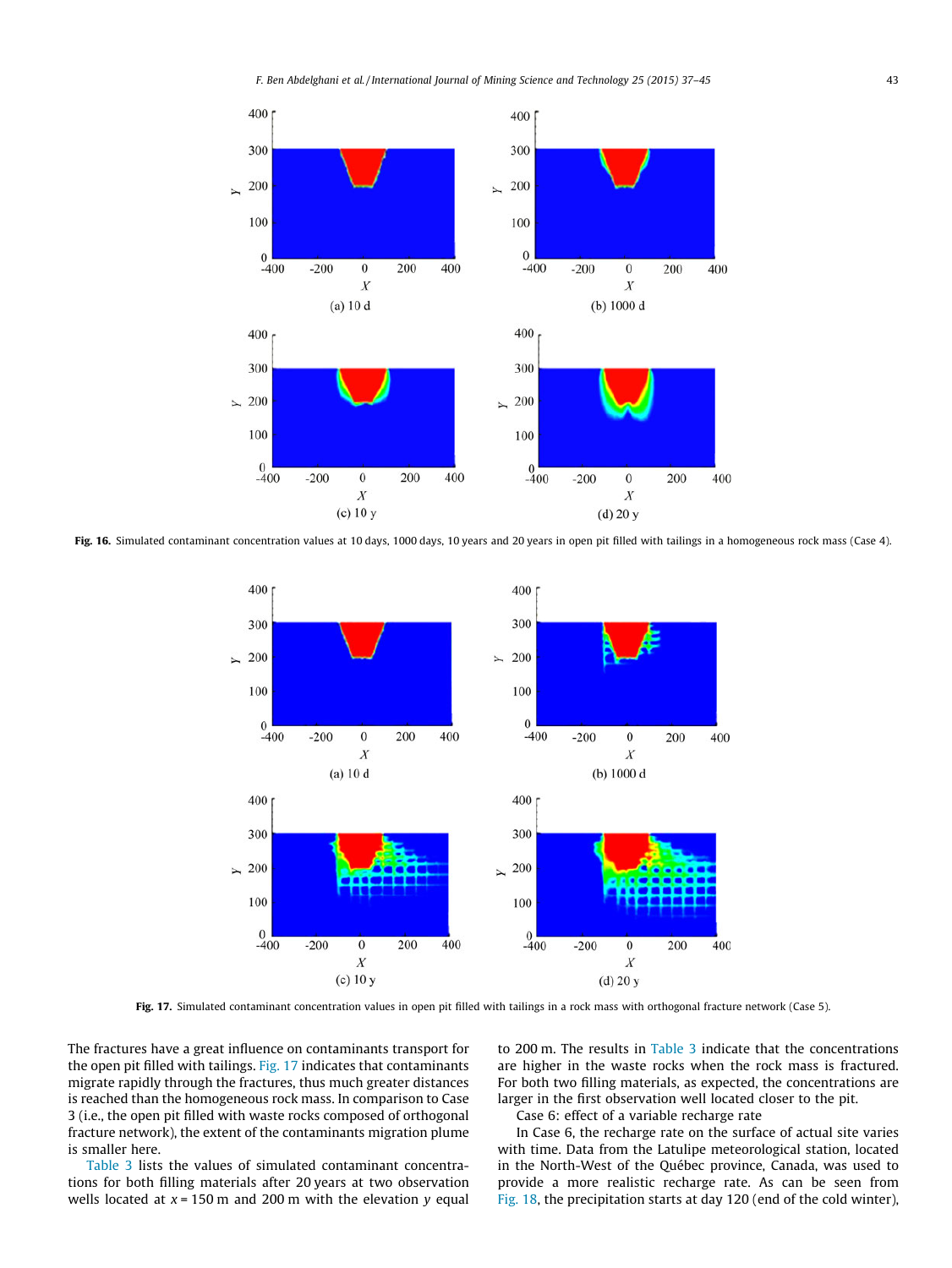#### <span id="page-8-0"></span>Table 3

Simulated contaminant concentrations after 20 years for cases with orthogonally fractured rock mass (kg/m<sup>3</sup>).

| Type of filling material | Observation well<br>$1(x = 150 \text{ m})$ | Observation well<br>$2(x = 200 \text{ m})$ |  |  |
|--------------------------|--------------------------------------------|--------------------------------------------|--|--|
| Waste rocks              | 0.92                                       | 0.82                                       |  |  |
| Tailings                 | 0.73                                       | 0.57                                       |  |  |

then the maximum is reached at day 273 and the precipitation ends on day 303 (start of winter). The somewhat simplified cyclic recharge was considered in this simulation, i.e., with 1 day of precipitation followed by 2 days without precipitation for each month in the total simulated time of 20 years.

For this simulation, the fixed water table was positioned at an elevation of 50 m (i.e., 150 m from the base of the pit). Hydraulic heads of 50 m and 40 m were specified for the left and the right boundaries, respectively, thus the hydraulic gradient occurred. The decreasing head between 50 m and 40 m was also assigned at the base of the model  $(y = 0 \text{ m})$  with x varying between 400 m and +400 m. The pit is filled with tailings, while the rock mass is considered homogeneous.

Changes of pressure and saturation degree with time obtained along the line located at  $y = 280$  m are provided in Figs. 19 and 20. It can be noticed that the pressure increased with time both in the rock mass and tailings. Fig. 19 shows that, after 20 years, the pressure become positive values in the open pit, which



Fig. 18. Precipitation distribution with time.



Fig. 19. Simulated pore water pressures (head suction) at  $y = 280$  m in open pit filled with tailings in the case of a variable recharge rate (Case 5).



Fig. 20. Simulated saturation degree values at  $y = 280$  m in open pit filled with tailings in the case of a variable recharge rate (Case 5).

corresponds to the full saturation of tailings (Fig. 20). This progressive saturation of the open pit can be beneficial to control oxygen migration through the tailings and the related geochemical reactions that can produce contaminated acid mine drainage [2].

# 6. Discussion and conclusions

Numerical simulations of the unsaturated water flow and contaminants transport through mining wastes stored in an open pit within a fractured rock mass are presented and discussed. These simulations were conducted with the 3D numerical code and Hydro-Geosphere. Main factors which affect water flow and contaminants plume from mine wastes were highlighted in this paper. Obtained results show that:

- (1) Unsaturated water flow and contaminants transport are affected by the open pit filling material, the presence of fracture in the rock mass and the imposed initial and boundary conditions.
- (2) For the homogeneous (non-fractured) rock mass, water tends to accumulate in the open pit due to recharge and infiltration. This induces the decrease of the pore water pressure head (suction) with time and the increase of the saturation degree with time within the open pit. The rock mass remains at high saturation due to its high air entry value.
- (3) With orthogonal fracture network introduced into the rock mass, the saturation degree variation is limited in time and moisture does not tend to accumulate in the open pit. This is due to the fact that water could not accumulate and that fractures are preferential water flow pathways.
- (4) Contaminant plume is more affected by the regional gradient under the condition of the presence of orthogonal fracture network. The degree of fractures is an important factor in the evaluation of contaminants transport in fractured rock mass.
- (5) Contaminant concentrations are higher for an open pit filled with wastes rock than with tailings. Thus it can be supposed that tailings present less risk for pollution and less environmental impact.
- (6) More realistic seasonally varying recharge rates of precipitation may affect the pressure and saturation degree of the wastes located in the pit. Thus actual and representative climatic data should be used to analyse specific cases.
- (7) Hydro-Geosphere is a powerful numerical tool which has the advantage of rapid convergence and complex problems resolution.

#### Acknowledgments

The authors acknowledge the financial support of the Natural Sciences and Engineering Research Council of Canada (NSERC) and the partners of Research Institute on Mines and the Environment (RIME UQAT-Polytechnique).

## References

- [1] [Li L. A new concept of backfill design-application of wick drains in backfilled](http://refhub.elsevier.com/S2095-2686(14)00172-4/h0005) [stopes. Int J Min Sci Technol 2013;23:763–70](http://refhub.elsevier.com/S2095-2686(14)00172-4/h0005).
- [2] [Aubertin M, Bussière B, Bernier L. Environnement et gestion des rejets miniers](http://refhub.elsevier.com/S2095-2686(14)00172-4/h0010) [\(CD-ROM\). Montréal: Presses Internationales Polytechnique; 2002.](http://refhub.elsevier.com/S2095-2686(14)00172-4/h0010)
- [3] [Molson J, Aubertin M, Bussière B. Reactive transport modelling of acid mine](http://refhub.elsevier.com/S2095-2686(14)00172-4/h0015) [drainage with discretely fractured porous media: Plume evolution from a](http://refhub.elsevier.com/S2095-2686(14)00172-4/h0015) [surface source zone. Environ Modell Software 2012;38:259–70](http://refhub.elsevier.com/S2095-2686(14)00172-4/h0015).
- [4] [Therrien R, Sudicky EA. Three dimensional analysis of variably saturated flow](http://refhub.elsevier.com/S2095-2686(14)00172-4/h0020) [and solute transport in discretely fractured porous media. J Contam Hydrol](http://refhub.elsevier.com/S2095-2686(14)00172-4/h0020) [1996;23:1–44](http://refhub.elsevier.com/S2095-2686(14)00172-4/h0020).